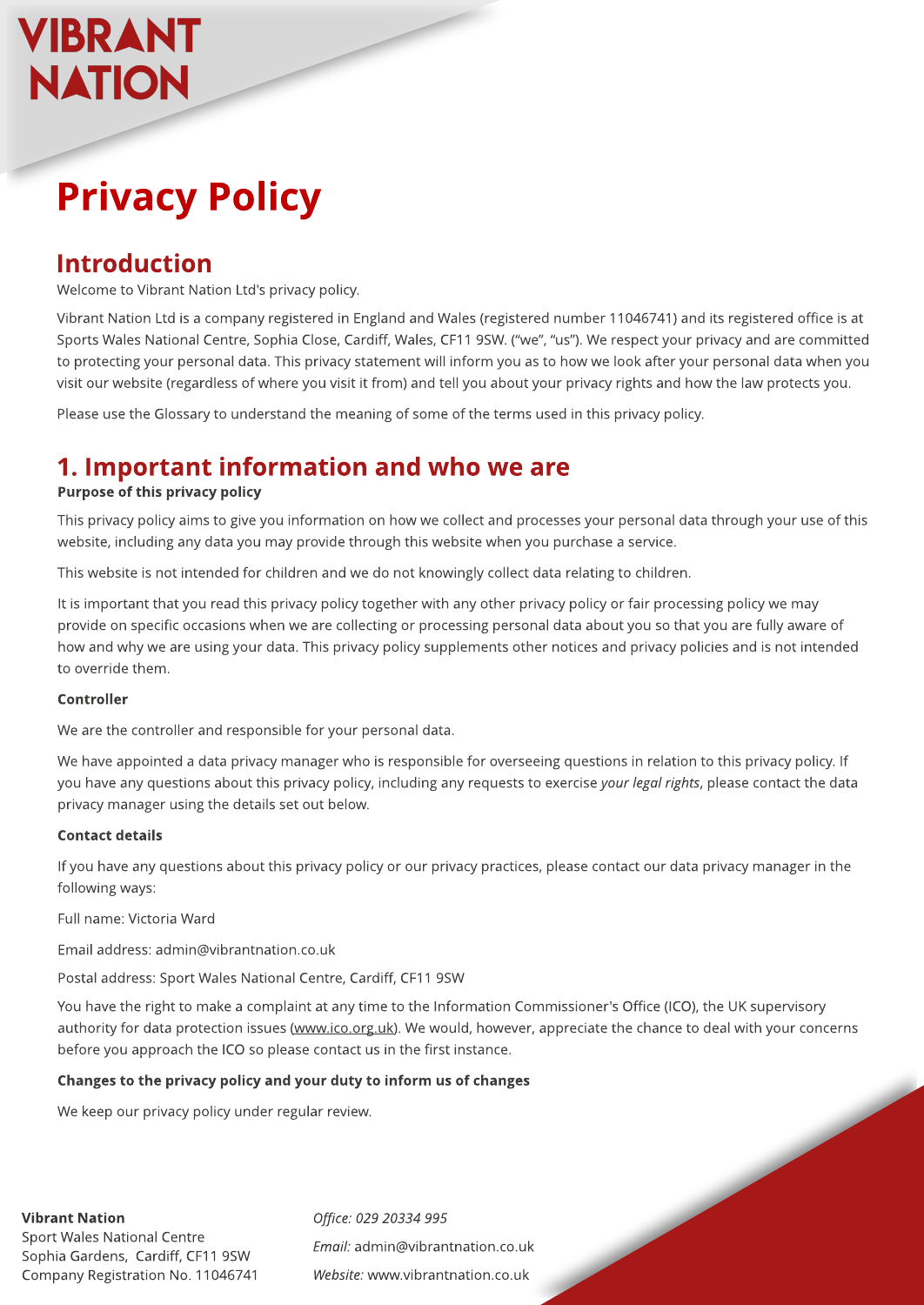It is important that the personal data we hold about you is accurate and current. Please keep us informed if your personal data changes during your relationship with us.

## **Third-party links**

This website may include links to third-party websites, plug-ins and applications. Clicking on those links or enabling those connections may allow third parties to collect or share data about you. We do not control these third-party websites and are not responsible for their privacy statements. When you leave our website, we encourage you to read the privacy policy of every website you visit.

## 2. Important information and who we are

Personal data, or personal information, means any information about an individual from which that person can be identified. It does not include data where the identity has been removed (anonymous data).

We may collect, use, store and transfer different kinds of personal data about you which we have grouped together as follows:

· Identity Data includes first name, last name, username or similar identifier.

· Contact Data includes billing address, email address and telephone numbers.

· Financial Data includes bank account and payment card details.

· Transaction Data includes details about payments to and from you and other details of services you have purchased from us.

· Technical Data includes internet protocol (IP) address, your login data, browser type and version, time zone setting and location, browser plug-in types and versions, operating system and platform, and other technology on the devices you use to access this website.

· Profile Data includes your username and password, purchases or orders made by you, your interests, preferences and feedback.

· Usage Data includes information about how you use our website and services.

We also collect, use and share **Aggregated Data** such as statistical or demographic data for any purpose. Aggregated Data could be derived from your personal data but is not considered personal data in law as this data will not directly or indirectly reveal your identity. For example, we may aggregate your Usage Data to calculate the percentage of users accessing a specific website feature. However, if we combine or connect Aggregated Data with your personal data so that it can directly or indirectly identify you, we treat the combined data as personal data which will be used in accordance with this privacy policy.

We do not collect any **Special Categories of Personal Data** about you (this includes details about your race or ethnicity, religious or philosophical beliefs, sex life, sexual orientation, political opinions, trade union membership, information about your health, and genetic and biometric data). Nor do we collect any information about criminal convictions and offences.

## If you fail to provide personal data

Where we need to collect personal data by law, or under the terms of a contract we have with you, and you fail to provide that data when requested, we may not be able to perform the contract we have or are trying to enter into with you (for example, to provide you with services). In this case, we may have to cancel a service you have with us but we will notify you if this is the case at the time.

## **Vibrant Nation**

Sport Wales National Centre Sophia Gardens, Cardiff, CF11 9SW Company Registration No. 11046741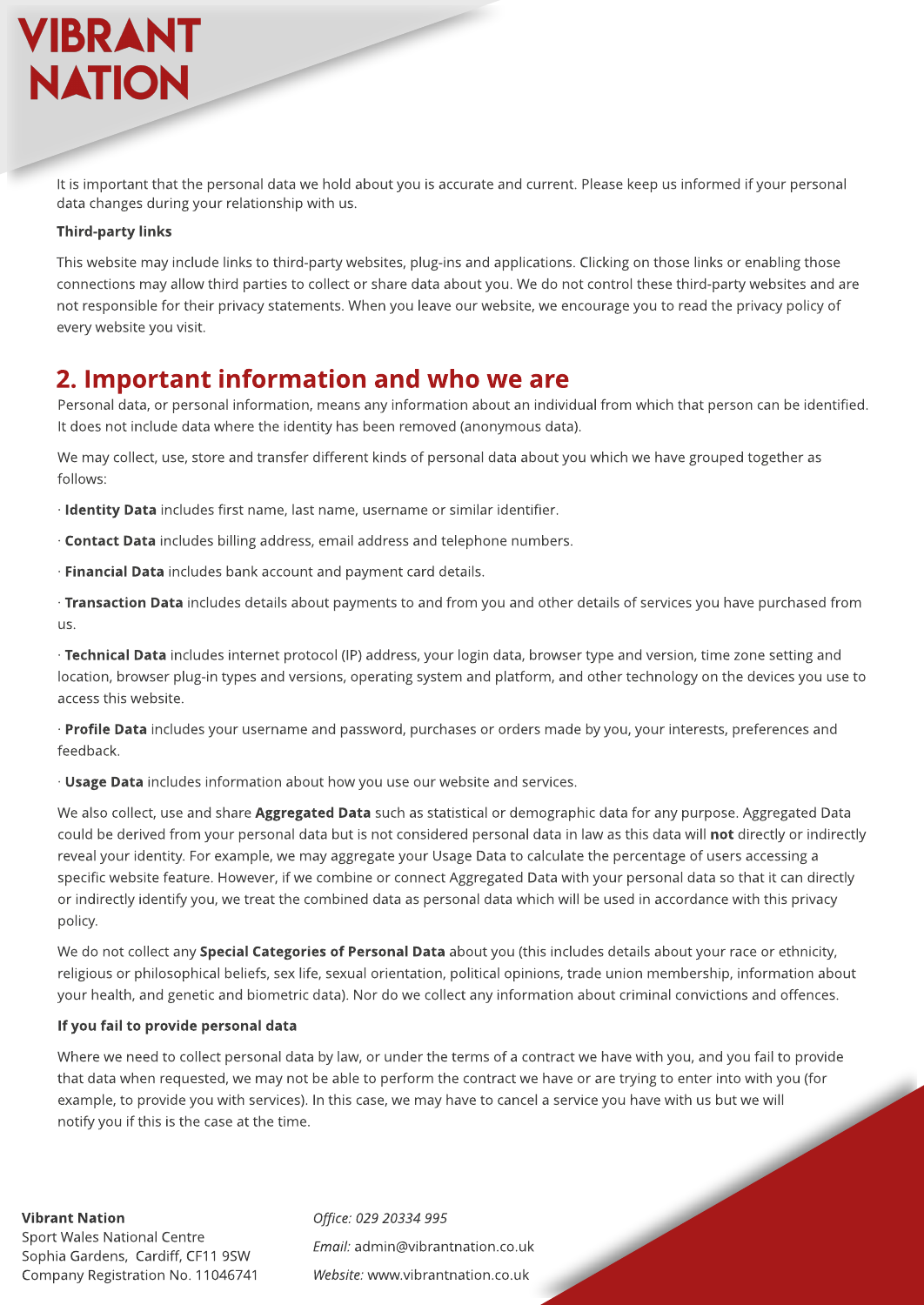## 3. How is your personal data collected?

We use different methods to collect data from and about you including through:

· Direct interactions. You may give us your Identity, Contact and Financial Data by filling in forms or by corresponding with us by post, phone, email or otherwise.

- · apply for our services;
- · create an account on our website; or
- · give us feedback or contact us.

· Automated technologies or interactions. As you interact with our website, we will automatically collect Technical Data about your equipment, browsing actions and patterns. We collect this personal data by using cookies and other similar technologies. Please see our cookie policy on our website for further details.

· Third parties or publicly available sources. We will receive personal data about you from various third parties and public sources as set out below:

· Technical Data from the following parties:

(a) analytics providers such as Google based outside the EU.

· Contact, Financial and Transaction Data from providers of technical, payment and delivery services based inside the EU.

· Information provided from the subcontractor of our services or ultimate provider of our services.

· Identity and Contact Data from publicly available sources such as the Electoral Register based inside the EU.

## 4. How we use your personal data

We will only use your personal data when the law allows us to. Most commonly, we will use your personal data in the following circumstances:

· Where we need to perform the contract we are about to enter into or have entered into with you.

· Where it is necessary for our legitimate interests (or those of a third party) and your interests and fundamental rights do not override those interests.

· Where we need to comply with a legal obligation.

Please see below for more information about the types of lawful basis that we will rely on to process your personal data.

Generally, we do not rely on consent as a legal basis for processing your personal data although we will get your consent before sending third party direct marketing communications to you via email or text message. You have the right to withdraw consent to marketing at any time by contacting us.

## Purposes for which we will use your personal data

We have set out below, in a table format, a description of all the ways we plan to use your personal data, and which of the legal bases we rely on to do so. We have also identified what our legitimate interests are where appropriate. Note that we may process your personal data for more than one lawful ground depending on the specific purpose for which we are using your data. Please contact us if you need details about the specific legal ground we are relying on to process your personal data where more than one ground has been set out in the table below.

## **Vibrant Nation**

Sport Wales National Centre Sophia Gardens, Cardiff, CF11 9SW Company Registration No. 11046741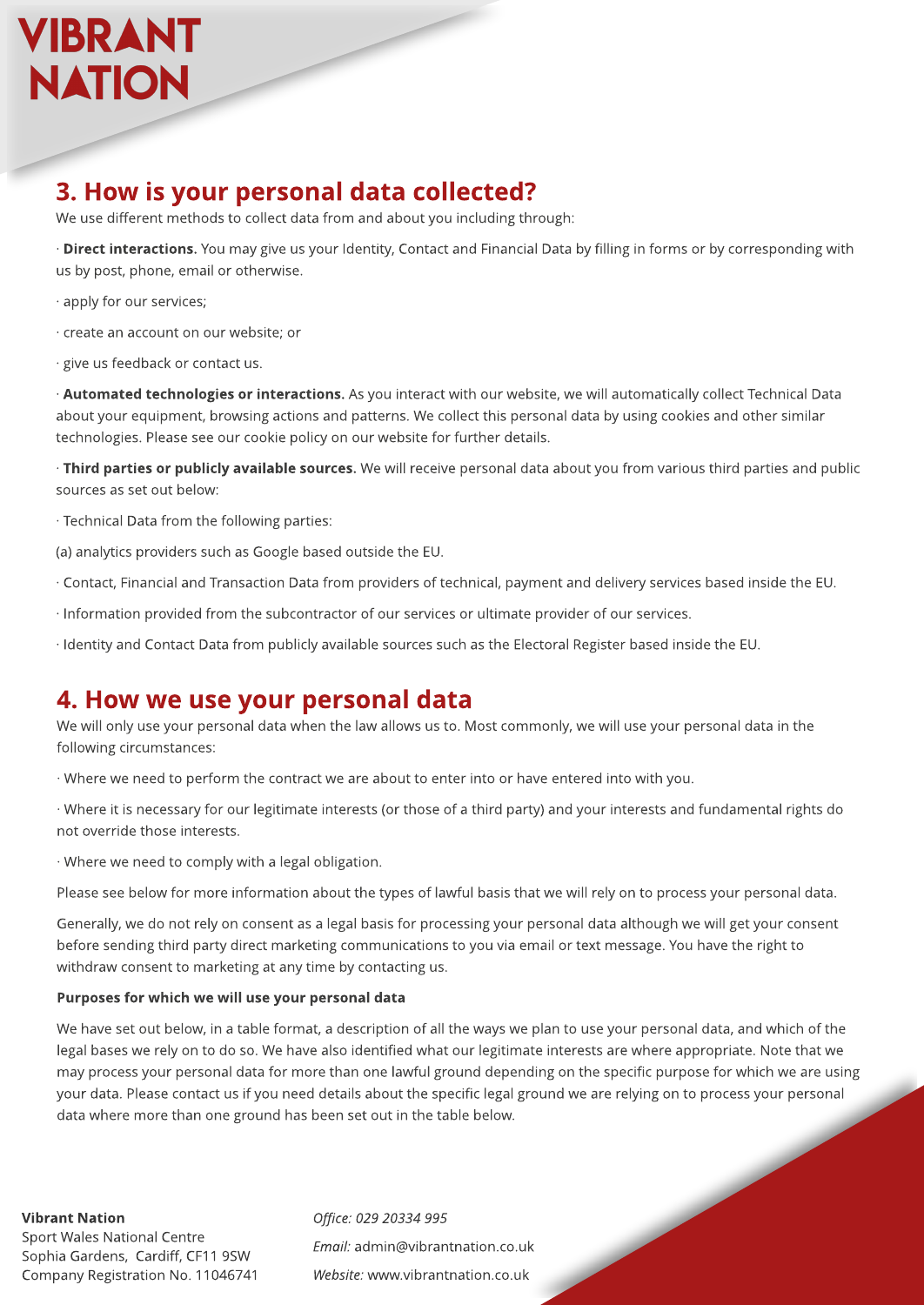# **VIBRANT<br>NATION**

| <b>Purpose/Activity</b>                                                                                                                                                                 | <b>Type of data</b>                                                                                            | Lawful basis for processing including<br>basis of legitimate interest                                                                                                                                                                                                                                       |
|-----------------------------------------------------------------------------------------------------------------------------------------------------------------------------------------|----------------------------------------------------------------------------------------------------------------|-------------------------------------------------------------------------------------------------------------------------------------------------------------------------------------------------------------------------------------------------------------------------------------------------------------|
| To register you as a new customer                                                                                                                                                       | (a) Identity<br>(b) Contact                                                                                    | Performance of a contract with you                                                                                                                                                                                                                                                                          |
| To process and deliver your order<br>including:<br>(a) Manage payments, fees and charges<br>(b) Collect and recover money owed to<br>us                                                 | (a) Identity<br>(b) Contact<br>(c) Financial<br>(d) Transaction<br>(e) Marketing and Communications            | (a) Performance of a contract with you<br>(b) Necessary for our legitimate interests (to<br>recover debts due to us)                                                                                                                                                                                        |
| To manage our relationship with you<br>which will include:<br>(a) Notifying you about changes to our<br>terms or privacy policy<br>(b) Asking you to leave a review or take a<br>survey | (a) Identity<br>(b) Contact<br>(c) Profile<br>(d) Marketing and Communications                                 | (a) Performance of a contract with you<br>(b) Necessary to comply with a legal<br>obligation<br>(c) Necessary for our legitimate interests (to<br>keep our records updated and to study how<br>customers use our services)                                                                                  |
| To administer and protect our business<br>and this website (including<br>troubleshooting, data analysis, testing,<br>system maintenance, support,<br>reporting and hosting of data)     | (a) Identity<br>(b) Contact<br>(c) Technical                                                                   | (a) Necessary for our legitimate interests (for<br>running our business, provision of<br>administration and IT services, network<br>security, to prevent fraud and in the context<br>of a business reorganisation or group<br>restructuring exercise)<br>(b) Necessary to comply with a legal<br>obligation |
| To deliver relevant website content and<br>advertisements to you and measure or<br>understand the effectiveness of the<br>advertising we serve to you                                   | (a) Identity<br>(b) Contact<br>(c) Profile<br>(d) Usage<br>(e) Marketing and Communications<br>(f) Technical   | Necessary for our legitimate interests (to<br>study how customers use our services, to<br>develop them, to grow our business and to<br>inform our marketing strategy)                                                                                                                                       |
| To use data analytics to improve our<br>website, services, marketing, customer<br>relationships and experiences                                                                         | (a) Technical<br>(b) Usage                                                                                     | Necessary for our legitimate interests (to<br>define types of customers for our products<br>and services, to keep our website updated<br>and relevant, to develop our business and to<br>inform our marketing strategy)                                                                                     |
| To make suggestions and<br>recommendations to you about services<br>that may be of interest to you                                                                                      | a) Identity<br>(b) Contact<br>(c) Technical<br>(d) Usage<br>(e) Profile<br>(f) Marketing and<br>Communications | Necessary for our legitimate interests (to<br>develop our services and grow our business)                                                                                                                                                                                                                   |

**Vibrant Nation** Sport Wales National Centre Sophia Gardens, Cardiff, CF11 9SW Company Registration No. 11046741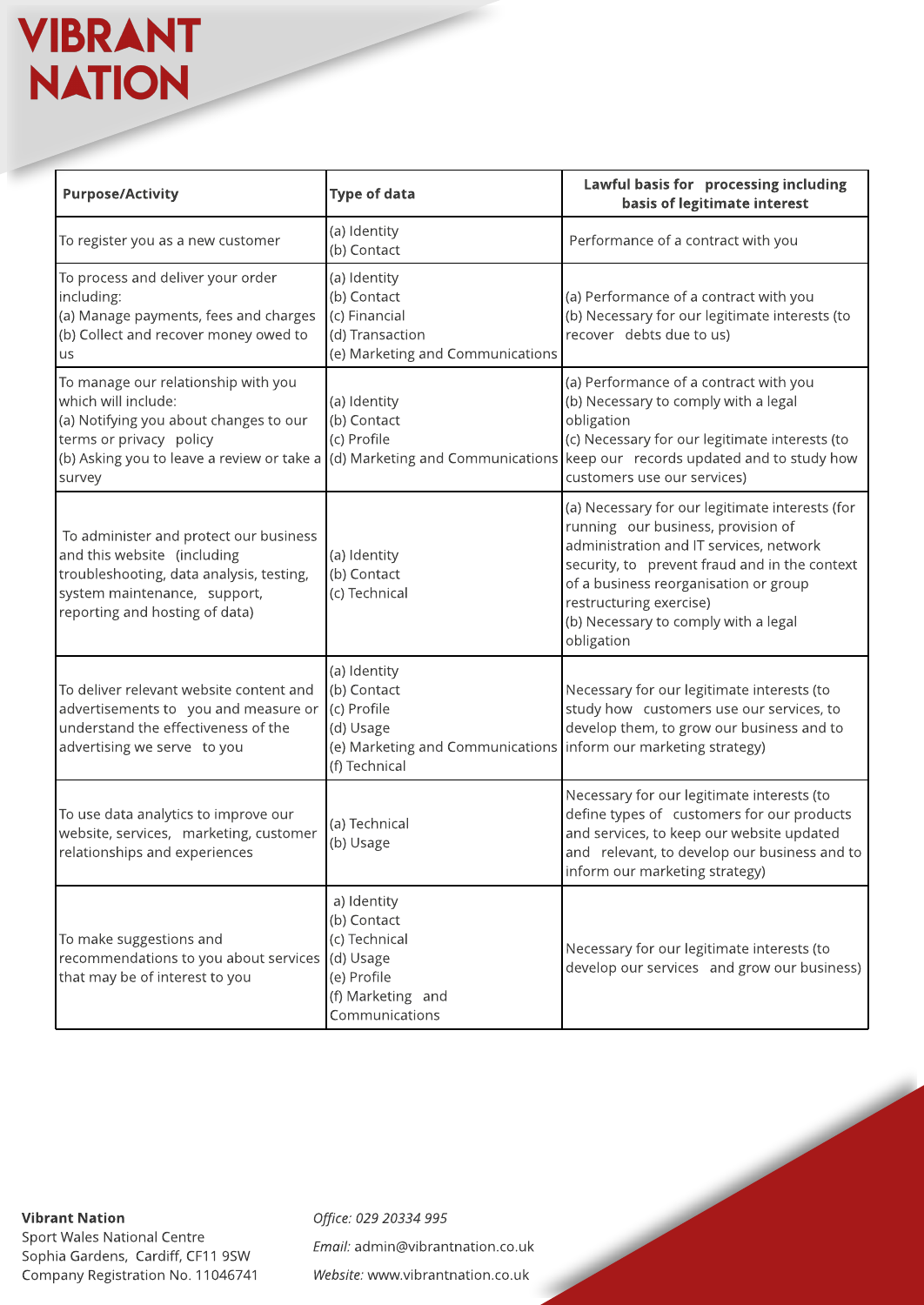## Promotional offers from us

We may use your Identity, Contact, Technical, Usage and Profile Data to form a view on what we think you may want or need, or what may be of interest to you. This is how we decide which products, services and offers may be relevant for you (we call this marketing).

You will receive marketing communications from us if you have requested information from us or purchased services from us and you have not opted out of receiving that marketing.

## Third-party marketing

We will get your express opt-in consent before we share your personal data with any third party for marketing purposes.

## **Opting out**

You can ask us or third parties to stop sending you marketing messages at any time by contacting us at any time.

Where you opt out of receiving these marketing messages, this will not apply to personal data provided to us as a result of a service purchase, service experience or other transactions.

## Cookies

You can set your browser to refuse all or some browser cookies, or to alert you when websites set or access cookies. If you disable or refuse cookies, please note that some parts of this website may become inaccessible or not function properly. For more information about the cookies we use, please see our cookies policy on our website.

## Change of purpose

We will only use your personal data for the purposes for which we collected it, unless we reasonably consider that we need to use it for another reason and that reason is compatible with the original purpose. If you wish to get an explanation as to how the processing for the new purpose is compatible with the original purpose, please contact us.

If we need to use your personal data for an unrelated purpose, we will notify you and we will explain the legal basis which allows us to do so.

Please note that we may process your personal data without your knowledge or consent, in compliance with the above rules, where this is required or permitted by law.

## 5. Disclosure of your personal data

We may share your personal data with the parties set out below for the purposes set out in the table above.

· Internal Third Parties as set out in the **Glossary**.

· External Third Parties as set out in the **Glossary**.

· Third parties to whom we may choose to sell, transfer or merge parts of our business or our assets. Alternatively, we may seek to acquire other businesses or merge with them. If a change happens to our business, then the new owners may use your personal data in the same way as set out in this privacy policy.

We require all third parties to respect the security of your personal data and to treat it in accordance with the law. We do not allow our third-party service providers to use your personal data for their own purposes and only permit them to process your personal data for specified purposes and in accordance with our instructions.

## 6. International Transfers

We do not transfer your personal data outside the European Economic Area.

## **Vibrant Nation**

Sport Wales National Centre Sophia Gardens, Cardiff, CF11 9SW Company Registration No. 11046741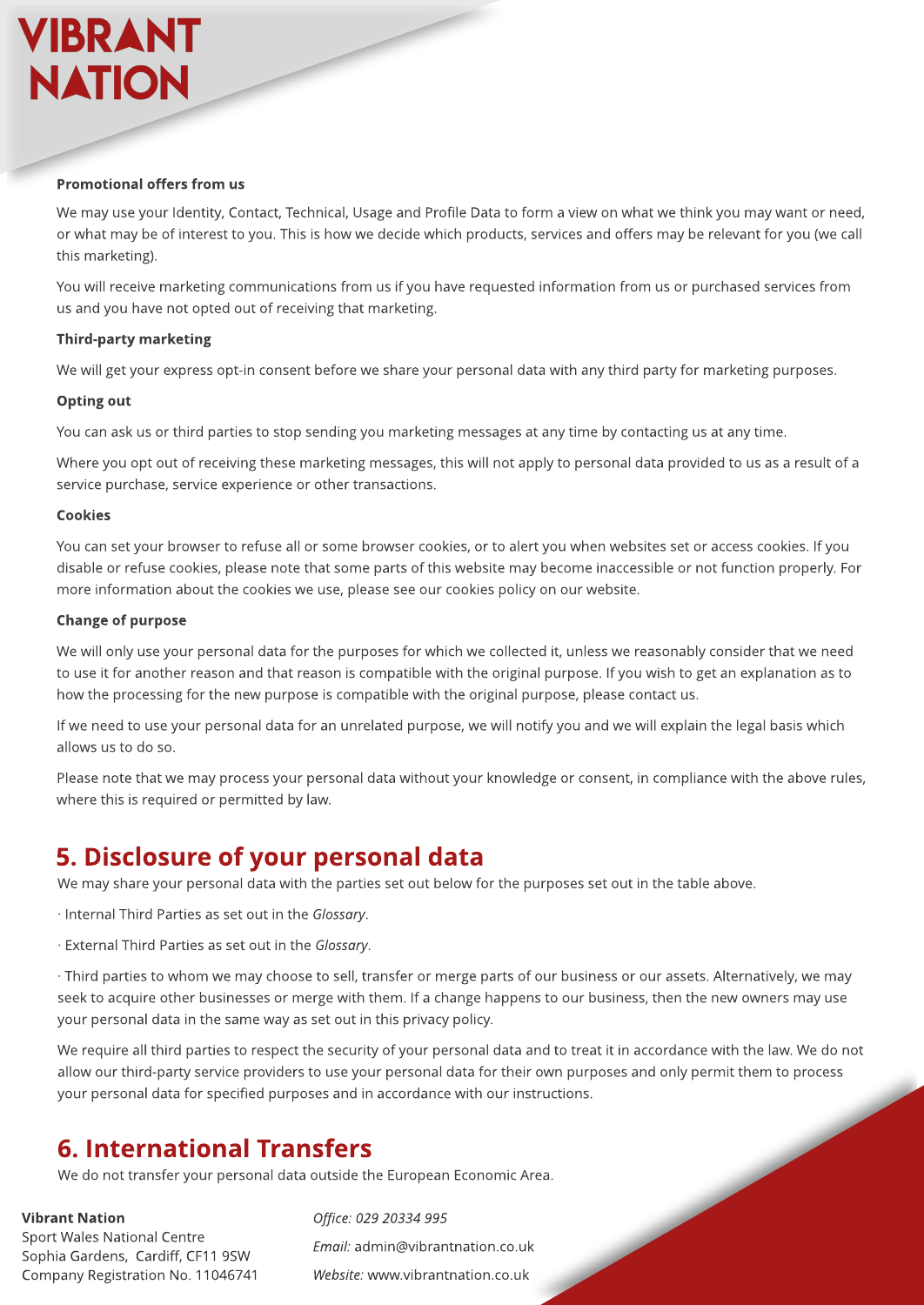## 7. Data security

We have put in place appropriate security measures to prevent your personal data from being accidentally lost, used or accessed in an unauthorised way, altered or disclosed. In addition, we limit access to your personal data to those employees, agents, contractors and other third parties who have a business need to know. They will only process your personal data on our instructions and they are subject to a duty of confidentiality.

We have put in place procedures to deal with any suspected personal data breach and will notify you and any applicable regulator of a breach where we are legally required to do so.

## 8. Data retention

## How long will you use my personal data for?

We will only retain your personal data for as long as reasonably necessary to fulfil the purposes we collected it for, including for the purposes of satisfying any legal, regulatory, tax, accounting or reporting requirements. We may retain your personal data for a longer period in the event of a complaint or if we reasonably believe there is a prospect of litigation in respect to our relationship with you.

To determine the appropriate retention period for personal data, we consider the amount, nature and sensitivity of the personal data, the potential risk of harm from unauthorised use or disclosure of your personal data, the purposes for which we process your personal data and whether we can achieve those purposes through other means, and the applicable legal, regulatory, tax, accounting or other requirements.

By law we have to keep basic information about our customers (including Contact, Identity, Financial and Transaction Data) for six years after they cease being customers for tax purposes.

In some circumstances you can ask us to delete your data: see **your legal rights**below for further information.

In some circumstances we will anonymise your personal data (so that it can no longer be associated with you) for research or statistical purposes, in which case we may use this information indefinitely without further notice to you.

## 9. Your legal rights

Under certain circumstances, you have rights under data protection laws in relation to your personal data. Please see below to find out more about these rights. If you wish to exercise any of these rights then please contact us.

## No fee usually required

You will not have to pay a fee to access your personal data (or to exercise any of the other rights). However, we may charge a reasonable fee if your request is clearly unfounded, repetitive or excessive. Alternatively, we could refuse to comply with your request in these circumstances.

## What we may need from you

We may need to request specific information from you to help us confirm your identity and ensure your right to access your personal data (or to exercise any of your other rights). This is a security measure to ensure that personal data is not disclosed to any person who has no right to receive it. We may also contact you to ask you for further information in relation to your request to speed up our response.

## Time limit to respond

We try to respond to all legitimate requests within one month. Occasionally it could take us longer than a month if your request is particularly complex or you have made a number of requests. In this case, we will notify you and keep you updated.

## **Vibrant Nation**

Sport Wales National Centre Sophia Gardens, Cardiff, CF11 9SW Company Registration No. 11046741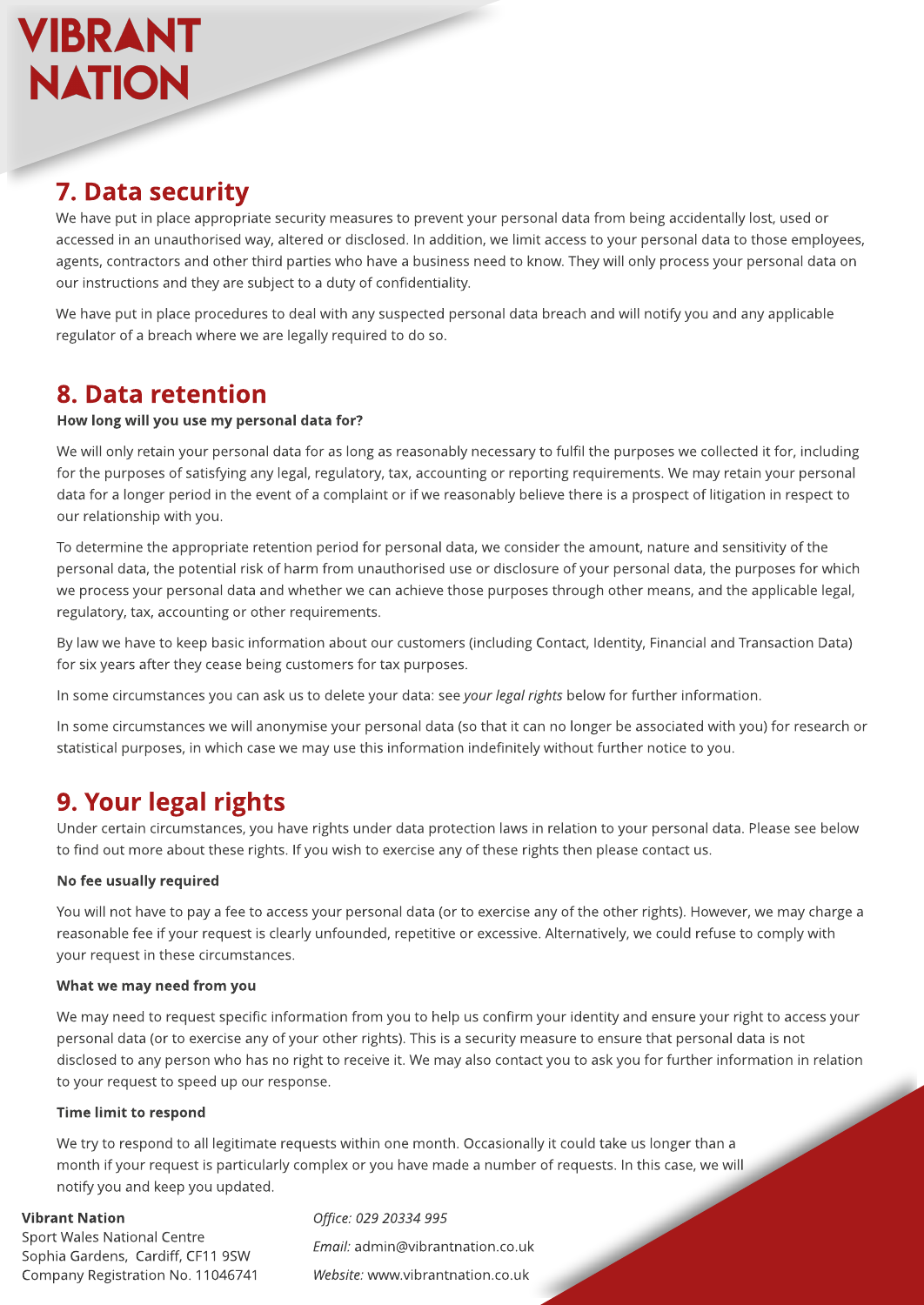

## 10. Glossary

## LAWFUL BASIS

Legitimate Interest means the interest of our business in conducting and managing our business to enable us to give you the best service and the best and most secure experience. We make sure we consider and balance any potential impact on you (both positive and negative) and your rights before we process your personal data for our legitimate interests. We do not use your personal data for activities where our interests are overridden by the impact on you (unless we have your consent or are otherwise required or permitted to by law). You can obtain further information about how we assess our legitimate interests against any potential impact on you in respect of specific activities by contacting us.

Performance of Contract means processing your data where it is necessary for the performance of a contract to which you are a party or to take steps at your request before entering into such a contract.

Comply with a legal obligation means processing your personal data where it is necessary for compliance with a legal obligation that we are subject to.

## THIRD PARTIES

#### **Internal Third Parties**

Other companies in our group acting as joint controllers or processors and who are based in the United Kingdom and provide system administration services and undertake leadership reporting.

#### **External Third Parties**

· Service providers acting as processors who provide IT and system administration services.

· Professional advisers acting as processors or joint controllers including lawyers, bankers, auditors and insurers based in United Kingdom who provide consultancy, banking, legal, insurance and accounting services.

· HM Revenue & Customs, regulators and other authorities acting as processors or joint controllers based in the United Kingdom.

## YOUR LEGAL RIGHTS

You have the right to:

Request access to your personal data (commonly known as a "data subject access request"). This enables you to receive a copy of the personal data we hold about you and to check that we are lawfully processing it.

Request correction of the personal data that we hold about you. This enables you to have any incomplete or inaccurate data we hold about you corrected, though we may need to verify the accuracy of the new data you provide to us.

Request erasure of your personal data. This enables you to ask us to delete or remove personal data where there is no good reason for us continuing to process it. You also have the right to ask us to delete or remove your personal data where you have successfully exercised your right to object to processing (see below), where we may have processed your information unlawfully or where we are required to erase your personal data to comply with local law. Note, however, that we may not always be able to comply with your request of erasure for specific legal reasons which will be notified to you, if applicable, at the time of your request.

Object to processing of your personal data where we are relying on a legitimate interest (or those of a third party) and there is something about your particular situation which makes you want to object to processing on this ground as you feel it impacts on your fundamental rights and freedoms. You also have the right to object where we are processing your personal data for direct marketing purposes. In some cases, we may demonstrate that we have compelling legitimate grounds to process your information which override your rights and freedoms.

#### **Vibrant Nation**

Sport Wales National Centre Sophia Gardens, Cardiff, CF11 9SW Company Registration No. 11046741